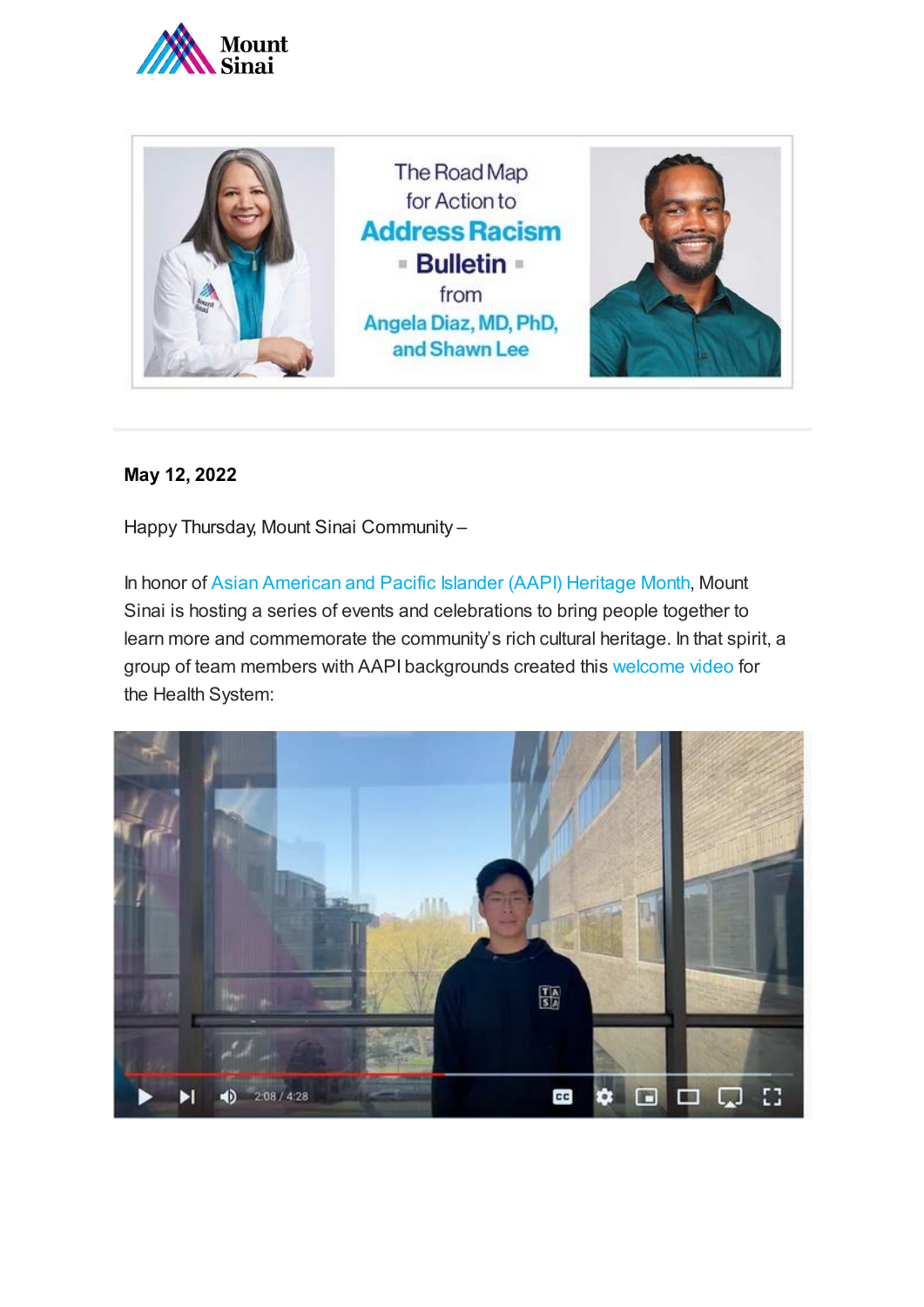Several Mount Sinai organizations, including

- Committee Against Anti-Bias and Racism (CAABR)
- Asian Resource Network (ARN)
- Asian Pacific American Medical Students Association (APAMSA)
- South Asian Medical Student Association (SAMSA)

collaborated to create a first-of-its-kind celebration of AAPI cultures for the month of May.

As we applaud the vast and vital contributions of the AAPI community, it is equally important to understand the deep challenges currently impacting this group. In recent months, [AAPI communities have continued to experience](https://www1.nyc.gov/assets/doh/downloads/pdf/episrv/asian-pacific-islander-health-2021.pdf) an increase in stigma, hate, and assaults both here in New York and across the country. Additionally, as recently as 2020, [nearly one in four Asian adults in New York City was reported to be living in](https://gothamist.com/news/nearly-one-in-four-asian-adults-in-nyc-lived-in-poverty-in-2020-report) poverty.

Broadening our appreciation and understanding of AAPI history, customs, and culture is key to shedding our assumptions about AAPI colleagues, friends, and neighbors and recognizing the challenges their communities face.



**CAABR member Vida Jong, MPA**, reflects, "Since the AAPI community is an integral part of Mount Sinai's and the country's cultural mosaic, we encourage the Health System community to become Asian American and Pacific Islander allies this month by participating in related events and celebrations. This is a terrific way to learn about the